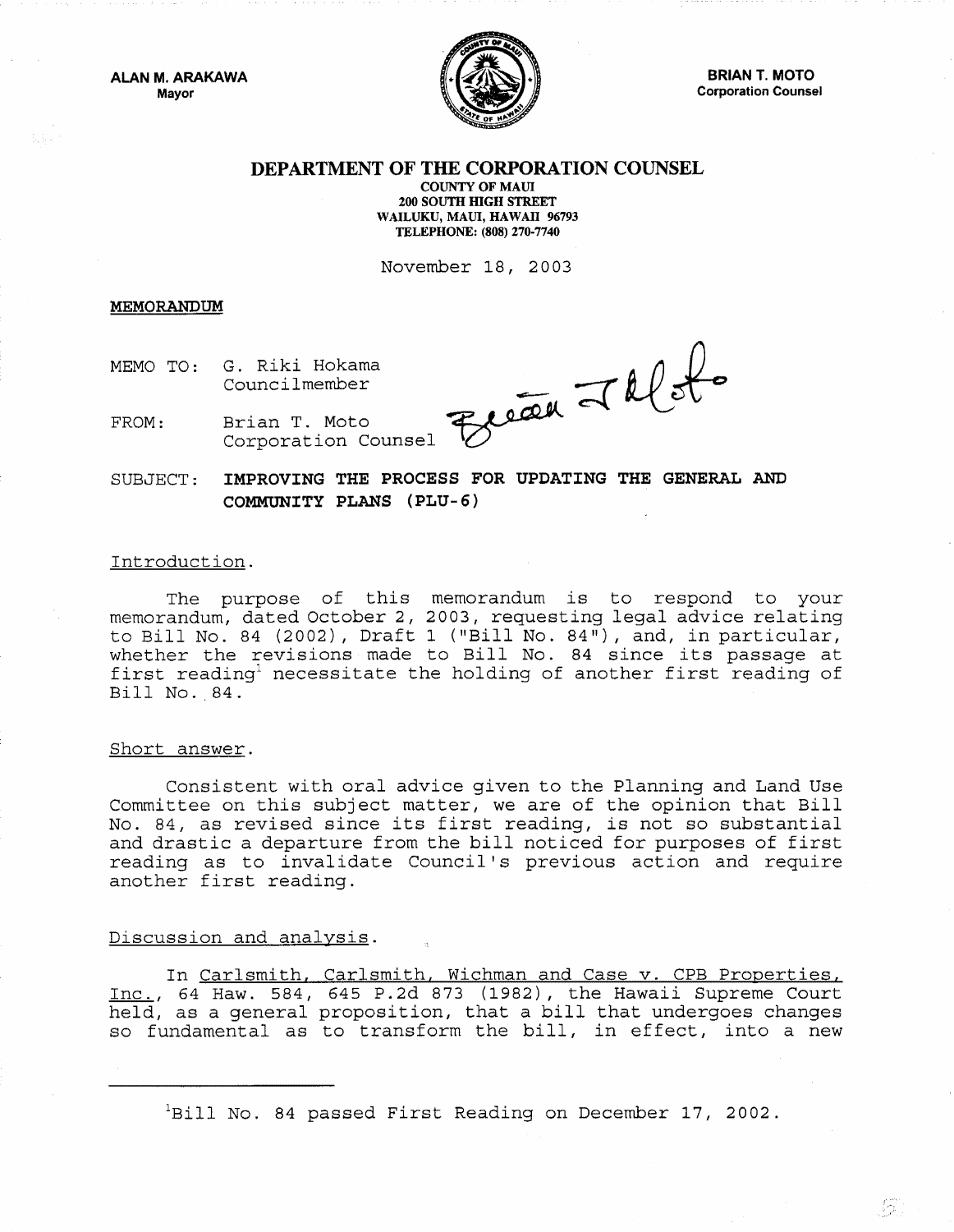MEMO TO: G. Riki Hokama November *18* <sup>1</sup>*2003*  Page 2

proposal may be invalidated and required to undergo new notice and another hearing.<sup>2</sup> In so opining, the Court did not provide any "bright line" test that might be employed in distinguishing changes that are substantial or fundamental from those which are not. Therefore, making such distinctions often involves the exercise of judgment. Nevertheless, when applying the principles outlined in Carlsmith to the facts pertaining to Bill No. 84 and its procedural history, we conclude that Bill No. 84 has not undergone alterations so substantial as to transform it into a new legislative proposal.

In particular, we note that the basic purpose and intent of Bill No. 84 has remained consistent and unchanged throughout its long history of hearings and deliberation by the Council.<sup>3</sup> That purpose and intent has been and remains the establishment of a revised process to update the County of Maui general plan and community plans. Bill No. 84, as passed at first reading and as currently drafted, incorporates provisions setting forth, among other things, the content of the general plan and community plans (including, for example, references to urban and rural growth areas), the formation and duties of the general plan advisory committees and community plan advisory committees, and procedures for decennial and non-decennial revisions to the general plan and community plans.

Although various changes have been incorporated in Bill No. 84 since its passage at first reading, the changes have in many cases been technical in nature and designed to ensure that the Bill furthers the Council's intent and is internally consistent and accurate.<sup>4</sup> In other cases, the changes have been in response to In other cases, the changes have been in response to testimony received in one or more of the meetings convened on the Bill. None of the changes appear to be so substantial as to render meaningless the first reading of the Bill. $5$ 

 $2$ Carlsmith, Carlsmith, Wichman and Case v. CPB Properties, Inc., 64 Haw. 584, 645 P.2d 873 (1982) (holding that the final action taken by the Honolulu City Council, with respect to height limitations along the Hawaii Capital District, was not so drastic a departure from the noticed proposal as to warrant the invalidation of the challenged ordinance) .

<sup>3</sup>Council, its committees, and the planning commissions have held a considerable number of meetings on the subject matter addressed by Bill No. 84. *See* Committee Report No. 03 146, Planning and Land Use Committee, Nov. 21, 2003.

*4See* Committee Report No. 03-146/ Planning and Land Use Committee, Nov. 21, 2003.

5Among the changes made to Bill No. 84 since its passage at first reading is the addition of a provision in Section